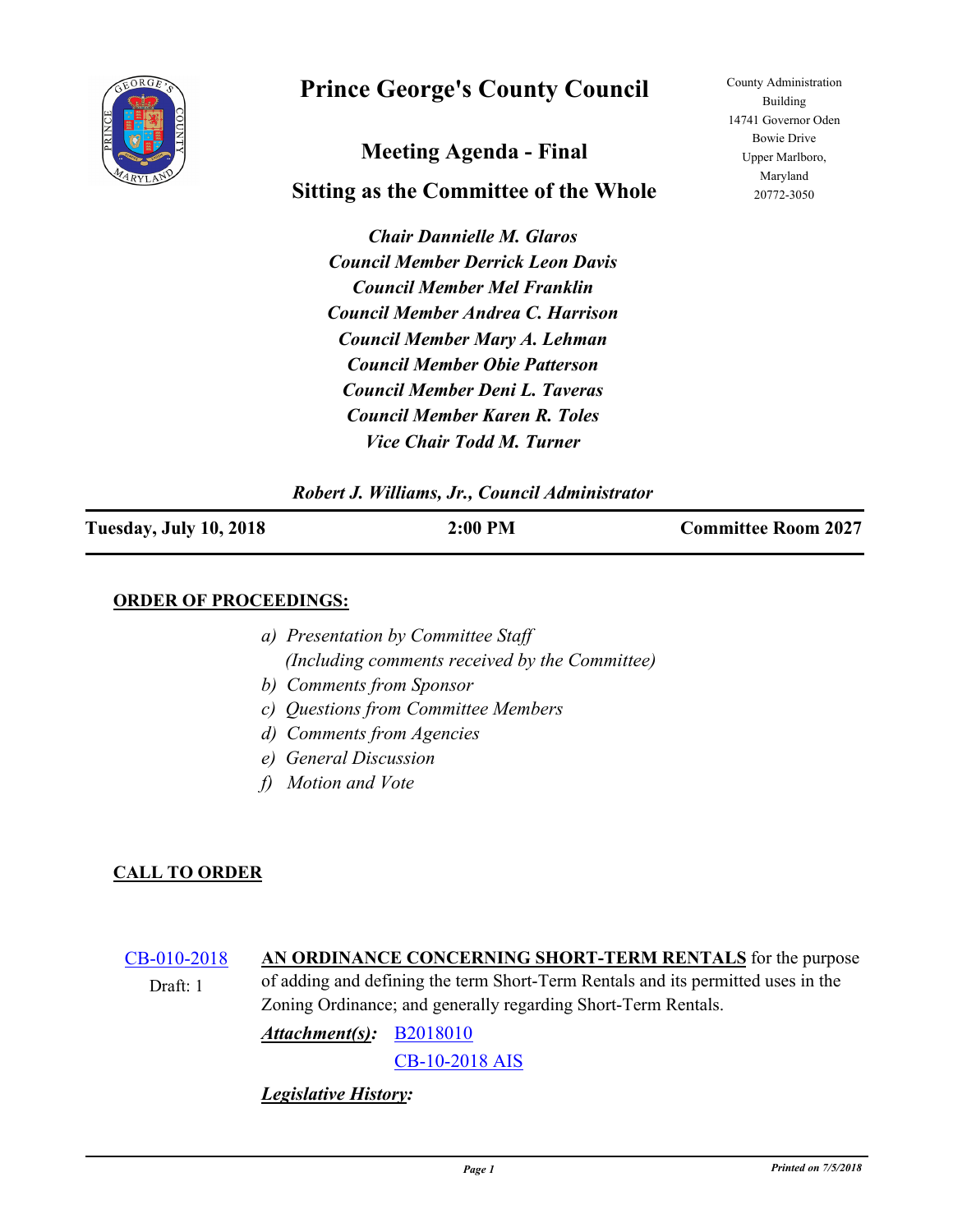| <b>Sitting as the Committee of</b><br>the Whole | <b>Meeting Agenda - Final</b>            | <b>July 10, 2018</b>                                                   |
|-------------------------------------------------|------------------------------------------|------------------------------------------------------------------------|
| 4/3/18                                          | County Council                           | presented and referred to the Sitting<br>as the Committee of the Whole |
| 4/17/18                                         | Sitting as the Committee of<br>the Whole | Briefing held                                                          |

| CB-011-2018<br>Draft: 1 | AN ACT CONCERNING SHORT-TERM RENTALS for the purpose of<br>establishing permitting and licensing requirements, fees and applicable standards<br>for short-term rentals and generally related to short-term rentals. |                                          |                                                                        |  |
|-------------------------|---------------------------------------------------------------------------------------------------------------------------------------------------------------------------------------------------------------------|------------------------------------------|------------------------------------------------------------------------|--|
|                         | Attachment(s):                                                                                                                                                                                                      | <b>B2018011</b><br><b>CB-11-2018 AIS</b> |                                                                        |  |
|                         | <b>Legislative History:</b>                                                                                                                                                                                         |                                          |                                                                        |  |
|                         | 4/3/18                                                                                                                                                                                                              | County Council                           | presented and referred to the Sitting<br>as the Committee of the Whole |  |
|                         | 4/17/18                                                                                                                                                                                                             | Sitting as the Committee of<br>the Whole | Briefing held                                                          |  |

# [CR-016-2018](http://princegeorgescountymd.legistar.com/gateway.aspx?m=l&id=/matter.aspx?key=10017) **A RESOLUTION CONCERNING HAZARD MITIGATION PLAN** for the

purpose of adopting an updated County-wide Hazard Mitigation Plan as required by the Federal Emergency Management Agency (FEMA) to remain eligible for Federal mitigation assistance for natural disasters.

Sponsor(s): Glaros, Turner, Taveras, Franklin, Lehman, Patterson and Davis

*Attachment(s):* [R2018016](http://princegeorgescountymd.legistar.com/gateway.aspx?M=F&ID=b9112ef3-b15a-47f2-add0-4e8c34102db6.docx) [CR-16-2018 Attachment A \(Plan\)](http://princegeorgescountymd.legistar.com/gateway.aspx?M=F&ID=d4f4d44d-2ff8-4efd-9360-8568e805642e.pdf) [Appendix A](http://princegeorgescountymd.legistar.com/gateway.aspx?M=F&ID=902d0911-49bd-4fcf-9acb-a348179b93a3.pdf) [Appendix B](http://princegeorgescountymd.legistar.com/gateway.aspx?M=F&ID=dbf4054b-c034-42c7-9a51-9f5cfb331362.pdf) [Appendix C](http://princegeorgescountymd.legistar.com/gateway.aspx?M=F&ID=0576476b-841d-43dc-a6a8-e5332649f332.pdf) [Appendix D](http://princegeorgescountymd.legistar.com/gateway.aspx?M=F&ID=392e8171-48b5-4f2a-94dd-8b8748f6b2fa.pdf) [Appendices E thru H](http://princegeorgescountymd.legistar.com/gateway.aspx?M=F&ID=62a158bc-4708-4043-9fd0-ae3542979fb2.pdf) [CR-16-2018 AIS](http://princegeorgescountymd.legistar.com/gateway.aspx?M=F&ID=8edc0af5-f1a6-48e6-b900-f78a4f03972a.pdf)

### *Legislative History:*

Draft: 1

3/20/18 County Council

introduced and referred to the Sitting as the Committee of the Whole